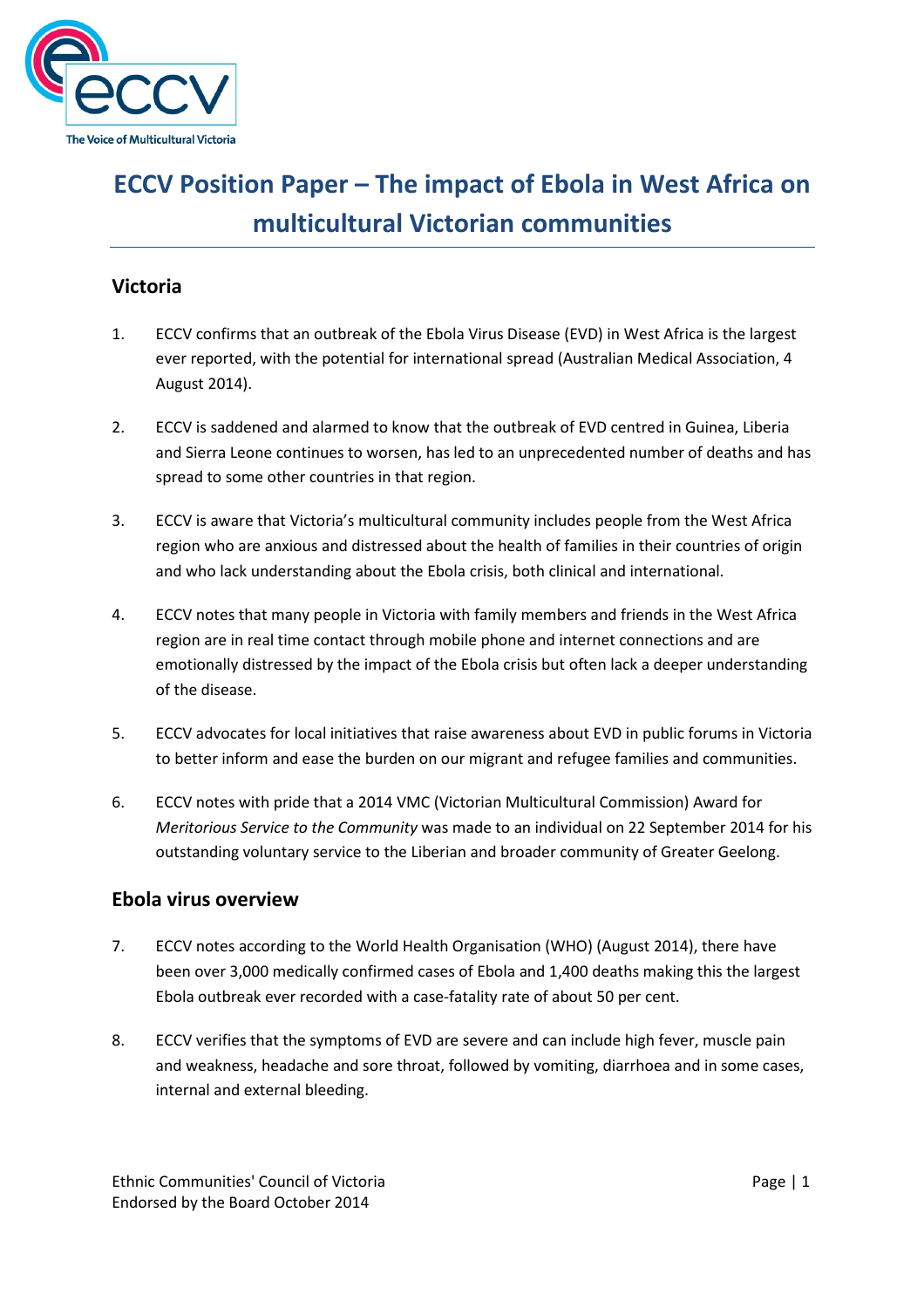- 9. ECCV verifies that despite nearly 40 years of medical experience in EVD control, there is currently no vaccine to prevent Ebola and no proven safe treatment making care of sick people largely supportive.
- 10. ECCV notes that EVD is not highly contagious to the general population, as transmission requires direct contact with infected bodily fluids.
- 11. ECCV is distressed to note that an unprecedented number of front-line health care workers in affected countries were infected and died due to Ebola outbreak.

## International policy

- 12. On 8 August 2014, the WHO announced that the current outbreak of EVD in West Africa is a Public Health Emergency of International Concern leading to new travel restrictions and increased international support efforts in West Africa.
- 13. The WHO has released an *Ebola Response Roadmap* to provide an international response and coordination to stop Ebola transmission in the affected countries and to prevent international spread.

### Australian travel advice

- 14. ECCV empathises that the risk to Australia remains very low as the Australian Government carries out health checks for passengers from affected countries in Africa; has robust border health protection procedures; and our infection controls in hospitals are first rate.
- 15. ECCV reports that in September 2014 the Australian Government used its website, smartraveller.com.au to advise Australians to reconsider their need to travel to Liberia, Guinea and Sierra Leone due to the outbreak of Ebola and potential related civil unrest.
- 16. ECCV reports that on 23 September 2014 the Australian Government announced that a team of eight health workers and journalists were killed in a village in south east Guinea while on an outreach visit to raise awareness of Ebola.
- 17. ECCV is aware that several airlines have changed or suspended their flights at short notice and recommends that people travelling by air in West Africa contact their airline for up-to-date information on service changes.

## Ebola in West Africa

18. ECCV is concerned that the severely affected countries such as Guinea, Liberia, and Sierra Leone are struggling to control the escalating outbreak of EVD with severely limited health systems and rampant community fear.